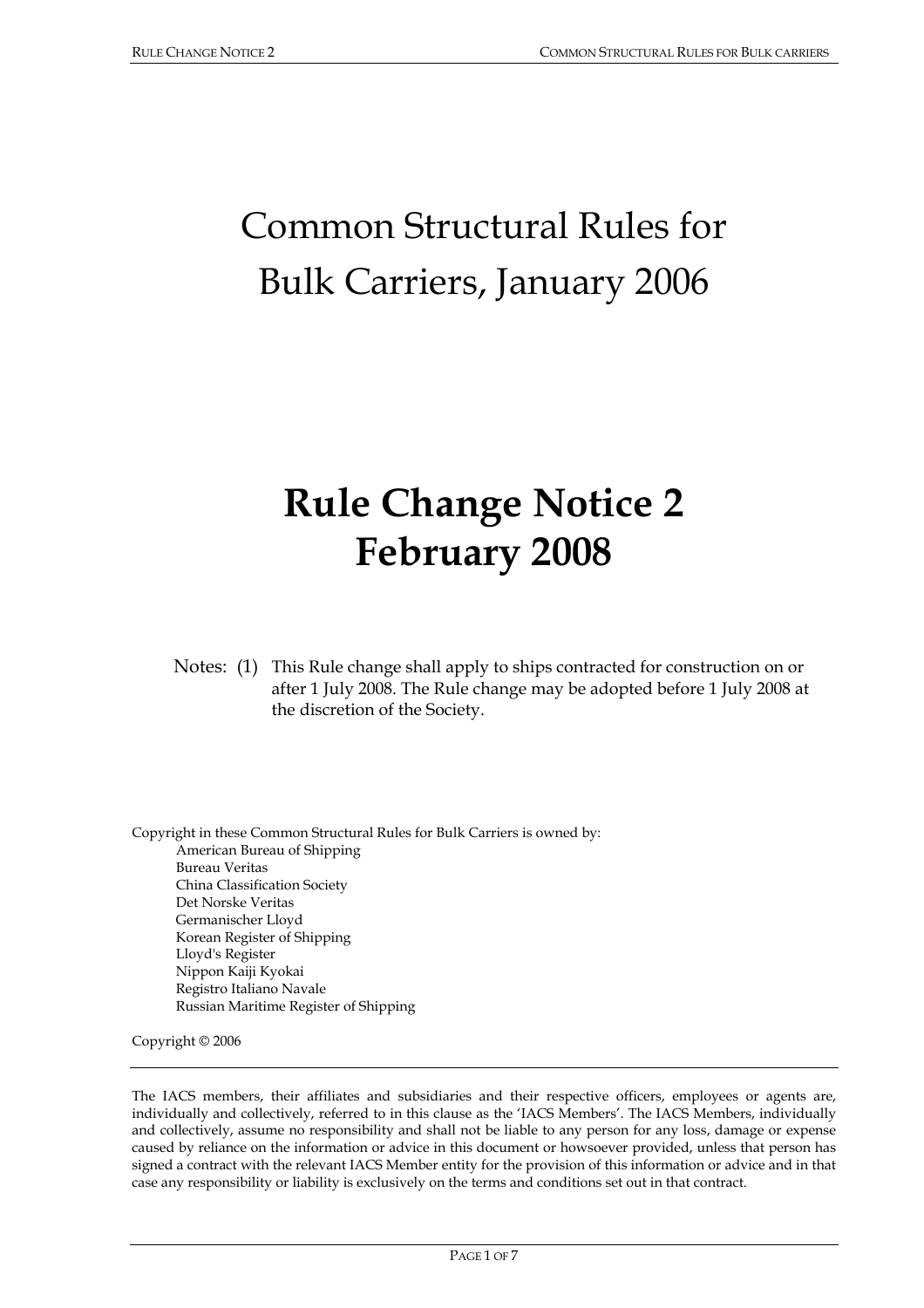For technical background for Rule Changes in this present document, reference is made to separate document Technical Background for Rule Change Notice 2.

# **CHAPTER 3 – STRUCTURAL DESIGN PRINCIPLES**

### **SECTION 6 STRUCTURAL ARRANGEMENT PRINCIPLES**

#### **9. Deck structure**

#### **9.5 Hatch supporting structure**

#### 9.5.2

 Clear of openings, adequate continuity of strength of longitudinal hatch coamings is to be ensured by under deck girders.

The connection of hatch end beams to longitudinal girders and web frames is to be ensured. Hatch end beams are to be aligned with transverse web frames in top side tanks.

#### 9.5.3

 Clear of openings, adequate continuity of strength of longitudinal hatch coamings is to be ensured by under deck girders.

At hatchway corners, the face plate of hatch coamings and longitudinal deck girders or their extension parts provided under deck in line with hatch coamings and the face plates of hatch end beams girders on both sides are to be effectively connected so as to maintain the continuity in strength.

#### **9.6 Openings in the strength deck**

#### 9.6.3 Corner of hatchways

For hatchways located within the cargo area, insert plates, whose thickness is to be determined according to the formula given after, are generally to be fitted in way of corners where the plating cut-out has a circular profile.

The radius of circular corners is to be not less than 5% of the hatch width, where a continuous longitudinal deck girder is fitted below the hatch coaming.

Corner radius, in the case of the arrangement of two or more hatchways athwartship, is considered by the Society on a case by case basis.

For hatchways located within the cargo area, insert plates are, in general, not required in way of corners where the plating cut-out has an elliptical or parabolic profile and the half axes of elliptical openings, or the half lengths of the parabolic arch, are not less than:

• 1/20 of the hatchway width or 600 mm, whichever is the lesser, in the transverse direction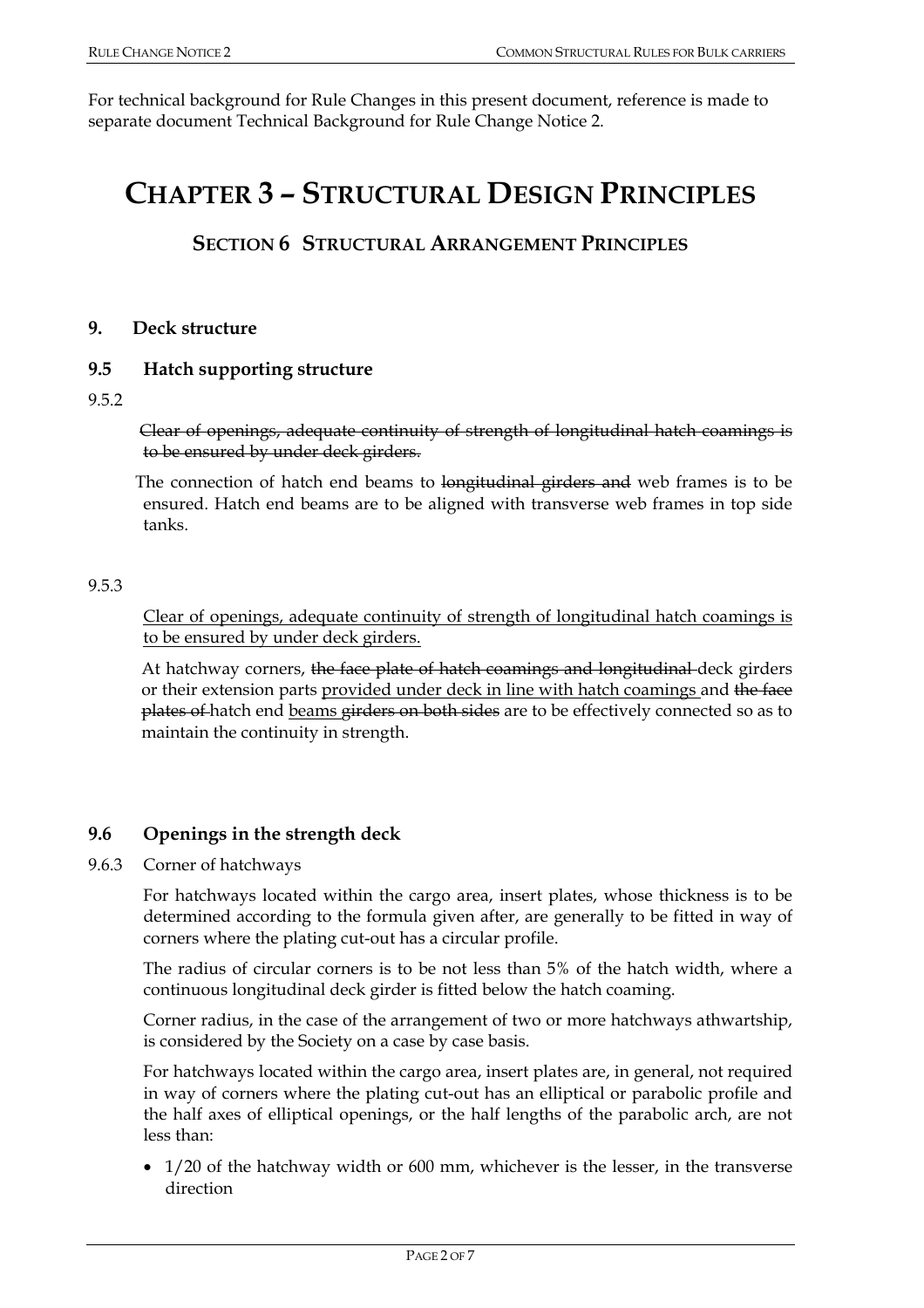• twice the transverse dimension, in the fore and aft direction.

Where insert plates are required, their net thickness is to be obtained, in mm, from the following formula:

 $t_{\text{INS}} = (0.8 + 0.4\ell / b)t$ 

without being taken less than *t* or greater than 1.6*t*

where:

- $\ell$ : Width, in m, in way of the corner considered, of the cross deck strip between two consecutive hatchways, measured in the longitudinal direction (see Fig 23)
- *b* : Width, in m, of the hatchway considered, measured in the transverse direction (see Fig 23)
- *t* : Actual net thickness, in mm, of the deck at the side of the hatchways.

For the extreme corners of end hatchways, the thickness of insert plates is to be 60% greater than the actual thickness of the adjacent deck plating. A lower thickness may be accepted by the Society on the basis of calculations showing that stresses at hatch corners are lower than permissible values.

Where insert plates are required, the arrangement is shown in Fig 25, in which  $d_1$ ,  $d_2$ ,  $d_3$  and  $d_4$  are to be greater than the ordinary stiffener spacing.

For hatchways located outside the cargo area, a reduction in the thickness of the insert plates in way of corners may be considered by the Society on a case by case basis.

For ships having length *L* of 150 m or above, the corner radius, the thickness and the extent of insert plate may be determined by the results of a direct strength assessment according to Ch 7, Sec 2 and Sec 3, including buckling check and fatigue strength assessment of hatch corners according to Ch 8, Sec 5.



**Figure 25: Hatch corner insert plate**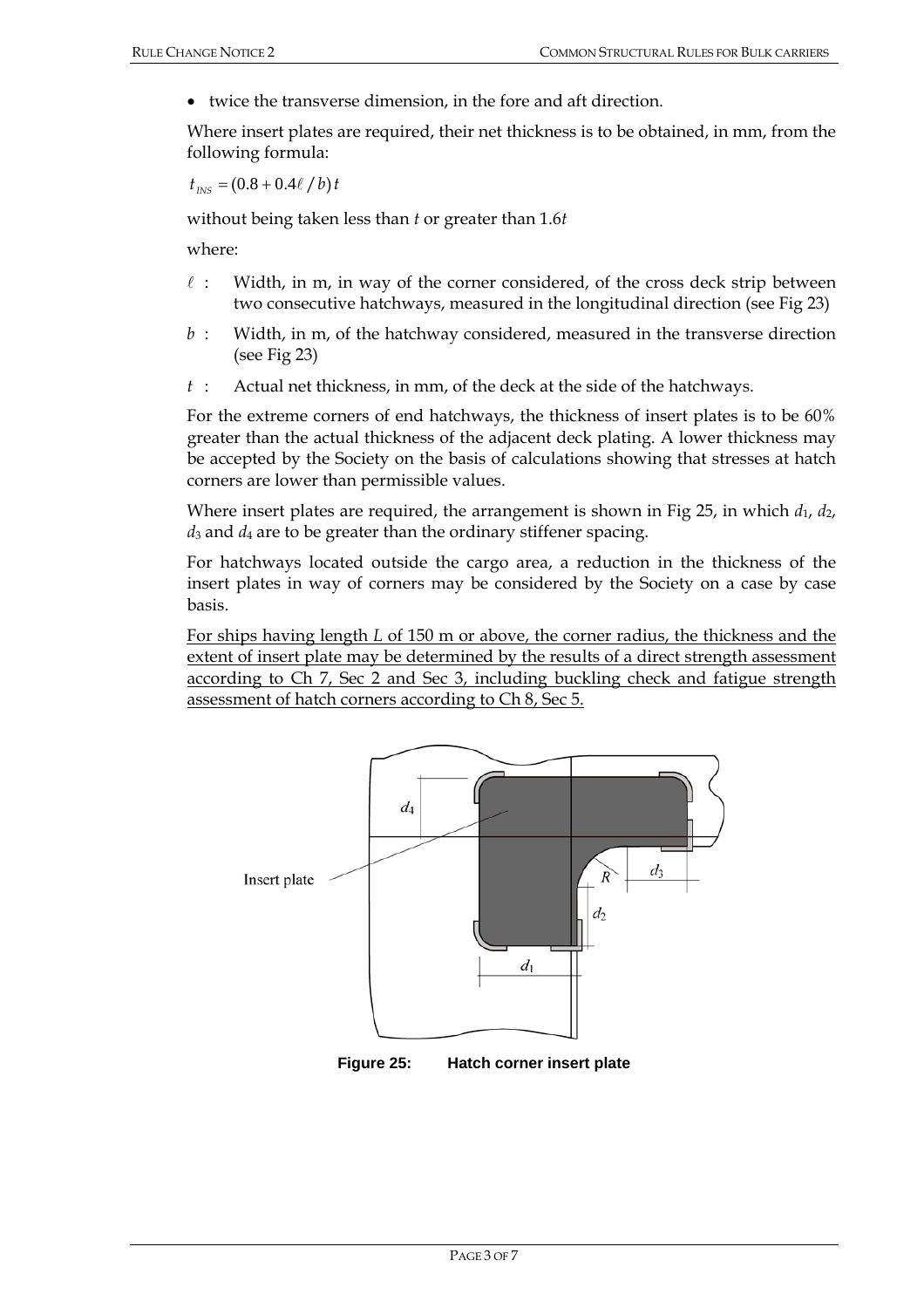# **CHAPTER 4 – DESIGN LOADS**

# **SECTION 3 HULL GIRDER LOADS**

#### **2. Still water loads**

#### **2.1 General**

2.1.2 Partially filled ballast tanks in ballast loading conditions

Ballast loading conditions involving partially filled peak and/or other ballast tanks at departure, arrival or during intermediate conditions are not permitted to be used as design conditions unless:

- design stress limits are satisfied for all filling levels between empty and full, and
- for **BC-A** and **BC-B** ships, longitudinal strength of hull girder in flooded condition according to Ch 5, Sec 1, [2.1.3] is complied with for all filling levels between empty and full.

However, for the purpose of design, it is acceptable if, in each condition at departure, arrival and, where required by [2.1.1], any intermediate condition, the tanks intended to be partially filled are assumed to be empty and full.

In addition, the specified partly filled level in the intended condition is to be considered.

To demonstrate compliance with all filling levels between empty and full, it will be acceptable if, in each condition at departure, arrival, and where required by [2.1.1], any intermediate condition, the tanks intended to be partially filled are assumed to be:

- empty
- full
- partially filled at intended level

Where multiple tanks are intended to be partially filled, all combinations of empty, full or partially filled at intended level for those tanks are to be investigated.

2.1.4 Sequential ballast water exchange

Requirements of [2.1.2] and [2.1.3] are not applicable to ballast water exchange using the sequential method.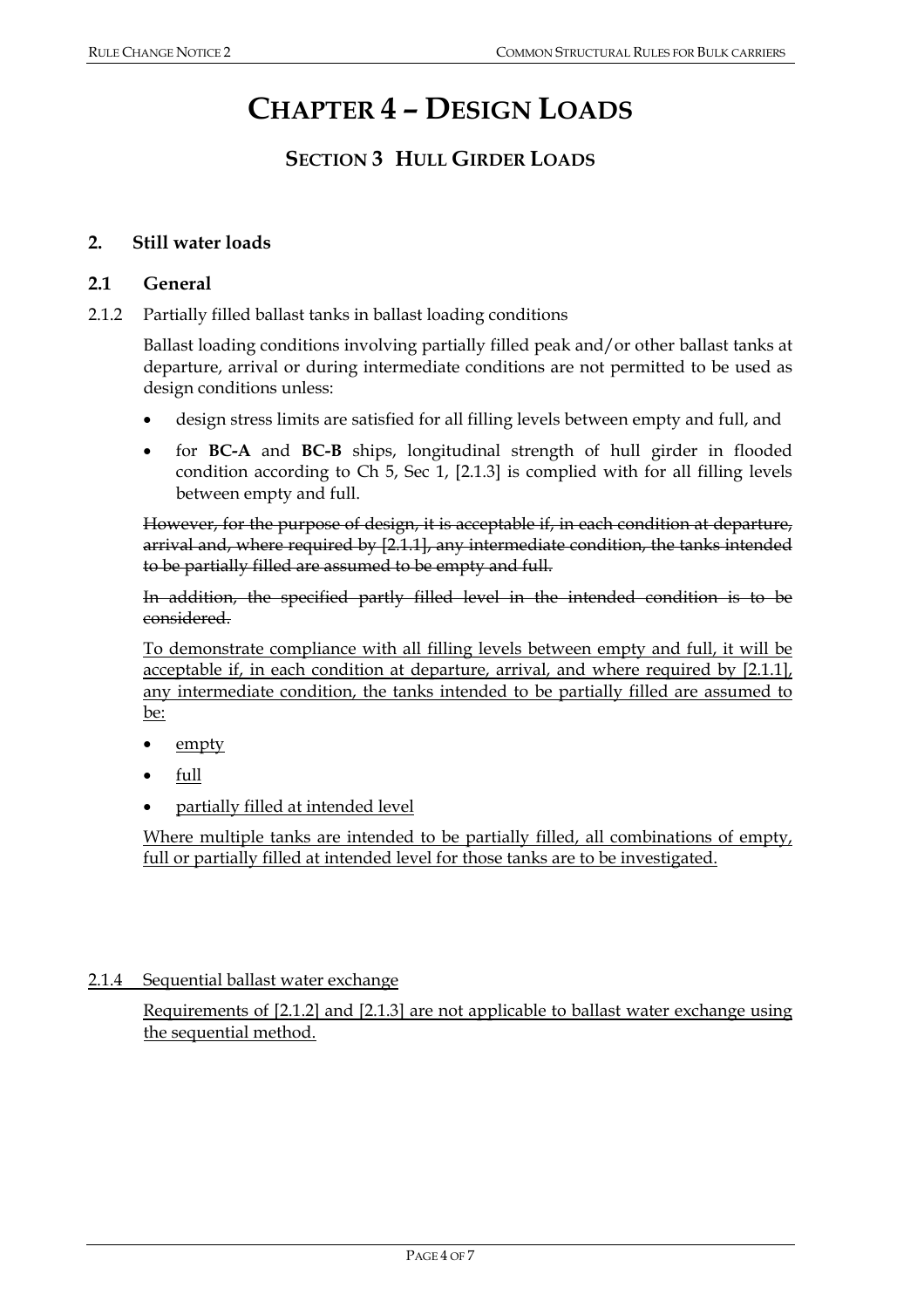# **CHAPTER 9 – OTHER STRUCTURES**

# **SECTION 2 AFT PART**

#### **5. Connection of hull structures with the rudder horn**

#### **5.1 Connection of aft peak structures with the rudder horn**

5.1.3 Hull structures

 Between the horn intersection with the shell and the peak tank top, the vertical extension of the hull structures is to be not less than the horn height, defined as the distance from the horn intersection with the shell to the mid-point of the lower horn gudgeon.

 The vertical extension of hull structure to support the rudder horn between the horn intersection with the shell and the peak tank top is in accordance with the requirements of Ch 10, Sec 1, [9.2.6] and [9.2.7].

 The thickness of the structures adjacent to the rudder horn, such as shell plating, floors, platforms and side girders, the centreline bulkhead and any other structures, is to be adequately increased in relation to the horn scantlings.

### **SECTION 4 SUPERSTRUCTURES AND DECKHOUSES**

### **5. Superstructure end bulkheads and deckhouse walls End bulkheads of superstructure and deckhouse**

#### **5.1 Application**

#### **5.1.1**

The requirements in 5.2 and 5.3 apply to end bulkhead of superstructure and deckhouse superstructure end bulkheads and deckhouse walls forming the only protection for openings, are required by ILLC as amended, and for accommodation.

#### **5.3 Scantling**

#### 5.3.1 Stiffeners

The section modulus *w*, in cm<sup>3</sup>, and the shear area  $A_{str}$  in cm<sup>2</sup>, of the stiffeners is not to be less than the value obtained from the following formula:

 $w = 0.35 k p_{A} s \ell^{2}$ 

 This requirement assume the webs of lowest tier stiffeners to be efficiently welded to the decks. Scantlings for other types of end connections may be specially considered.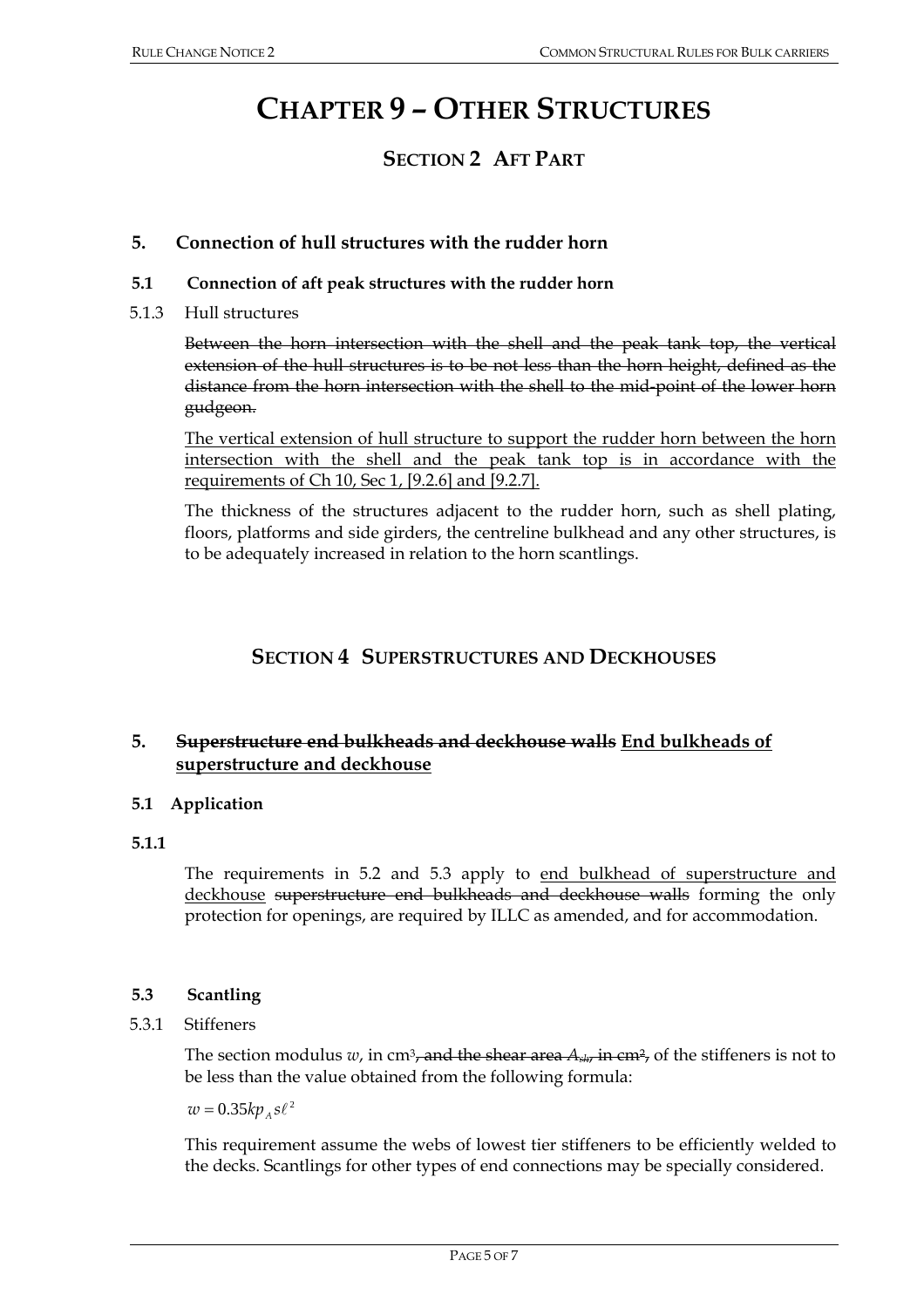The section modulus of deckhouse side stiffeners needs not to be greater than that of side frames on the deck situated directly below; taking account of spacing *s* and span  $\ell$  .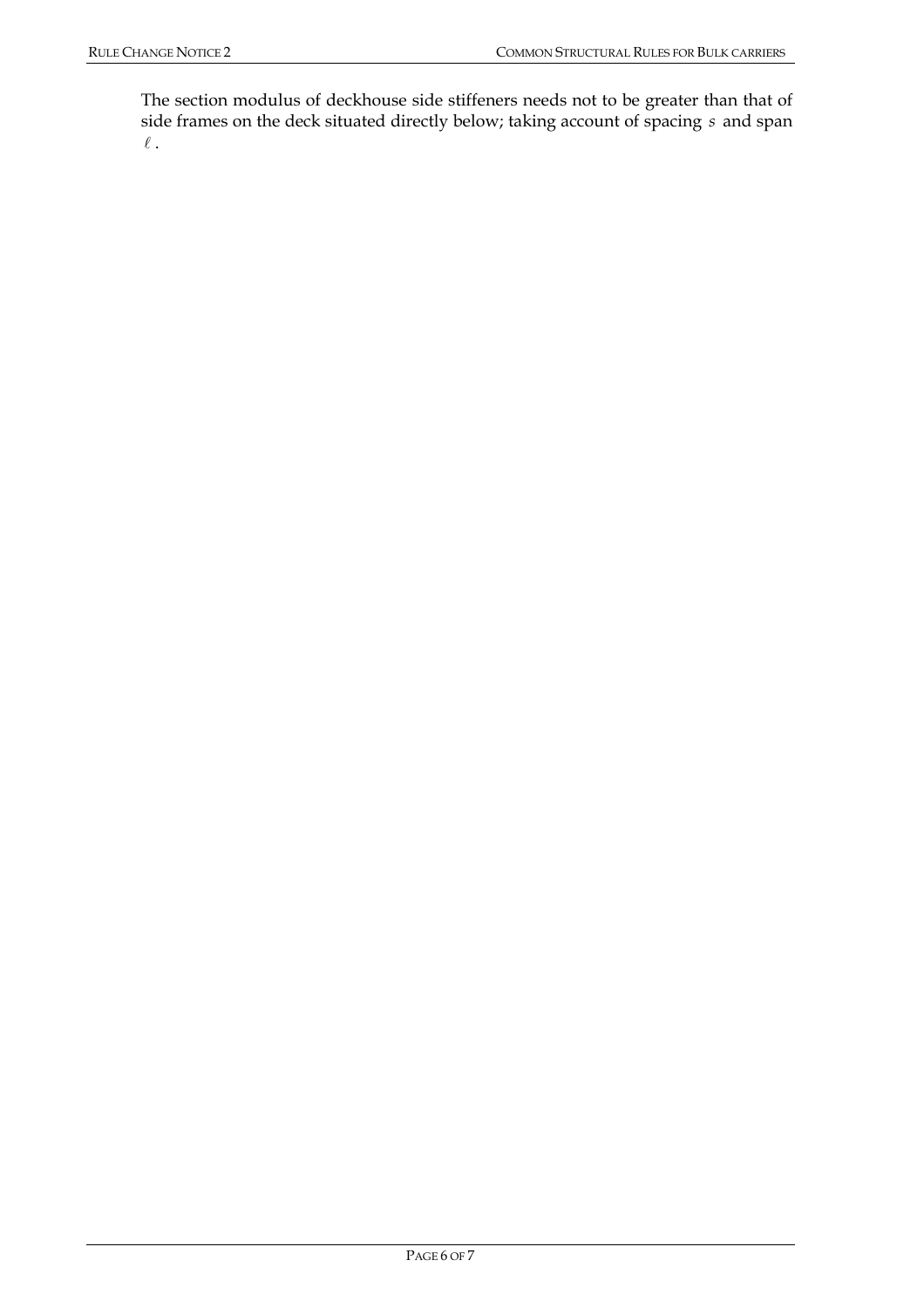# **CHAPTER 13 – SHIPS IN OPERATION, RENEWAL CRITERIA**

## **SECTION 1 MAINTENANCE OF CLASS**

#### **1. General**

#### **1.2 Definitions**

1.2.2 Substantial corrosion

 Substantial corrosion is an extent of corrosion such that assessment of the corrosion pattern indicates a wastage in excess of 75% of allowable margins but within acceptable limits gauged (or measured) thickness between *trenewal* and *trenewal* + *treserve*.

The allowable margin is the total corrosion addition  $t_c$ , as defined in Ch 3, Sec 3.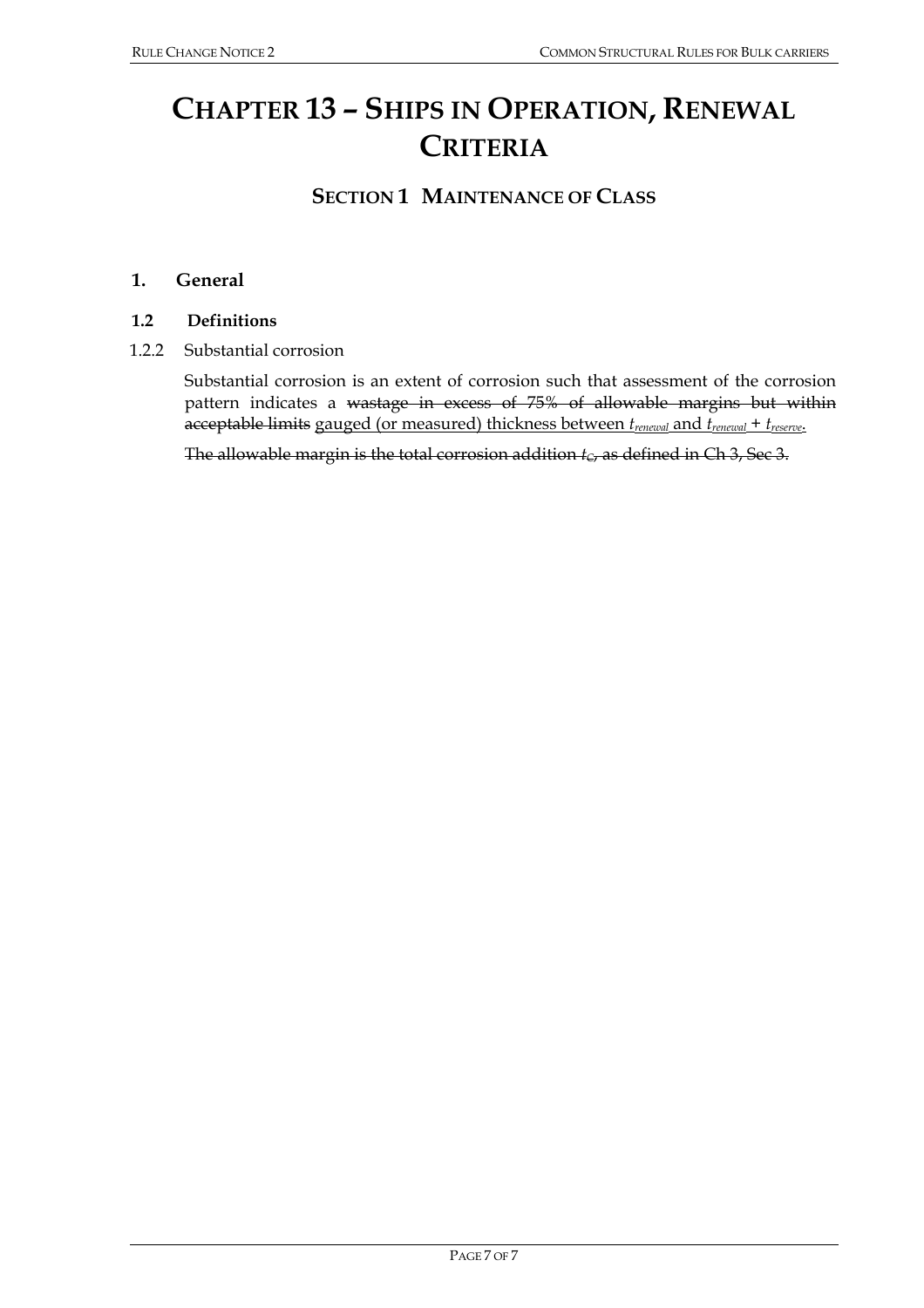# Common Structural Rules for Bulk Carriers, January 2006

# **Technical Background for Rule Change Notice 2 February 2008**

Copyright in these Common Structural Rules for Bulk Carriers is owned by: American Bureau of Shipping Bureau Veritas China Classification Society Det Norske Veritas Germanischer Lloyd Korean Register of Shipping Lloyd's Register Nippon Kaiji Kyokai Registro Italiano Navale Russian Maritime Register of Shipping

Copyright © 2006

The IACS members, their affiliates and subsidiaries and their respective officers, employees or agents are, individually and collectively, referred to in this clause as the 'IACS Members'. The IACS Members, individually and collectively, assume no responsibility and shall not be liable to any person for any loss, damage or expense caused by reliance on the information or advice in this document or howsoever provided, unless that person has signed a contract with the relevant IACS Member entity for the provision of this information or advice and in that case any responsibility or liability is exclusively on the terms and conditions set out in that contract.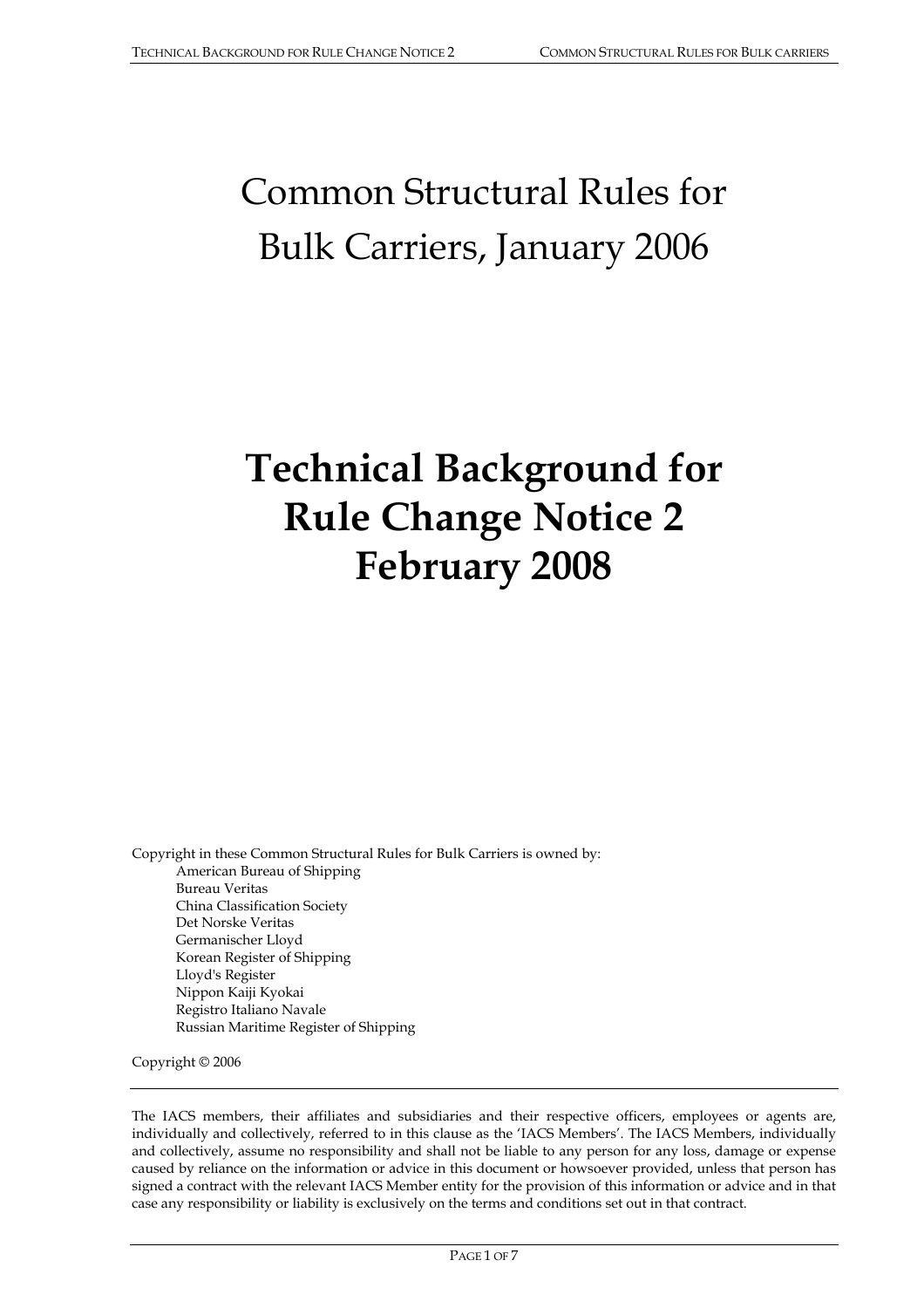# **Technical Background for the Changes in:**

# **Chapter 3/Section 6/9.5.2**

#### **1. Reason for the Rule Change:**

#### **Chapter 3/Section 6/9.5.2**

This change is made to clarify the requirement.

In order to clarify the requirement, the first sentence is moved to 9.5.3.

#### **2. Impact on Scantling**

There is no change in terms of the steel weight by comparing that before and after the proposed Rule change.

## **Chapter 3/Section 6/9.5.3**

#### **1. Reason for the Rule Change:**

#### **Chapter 3/Section 6/9.5.3**

The change is made to clarify the requirement.

The word "the face plate of" was deleted, taking into account the current design of BC.

#### **2. Impact on Scantling**

There is no change in term**s** of the steel weight by comparing that before and after the proposed Rule change.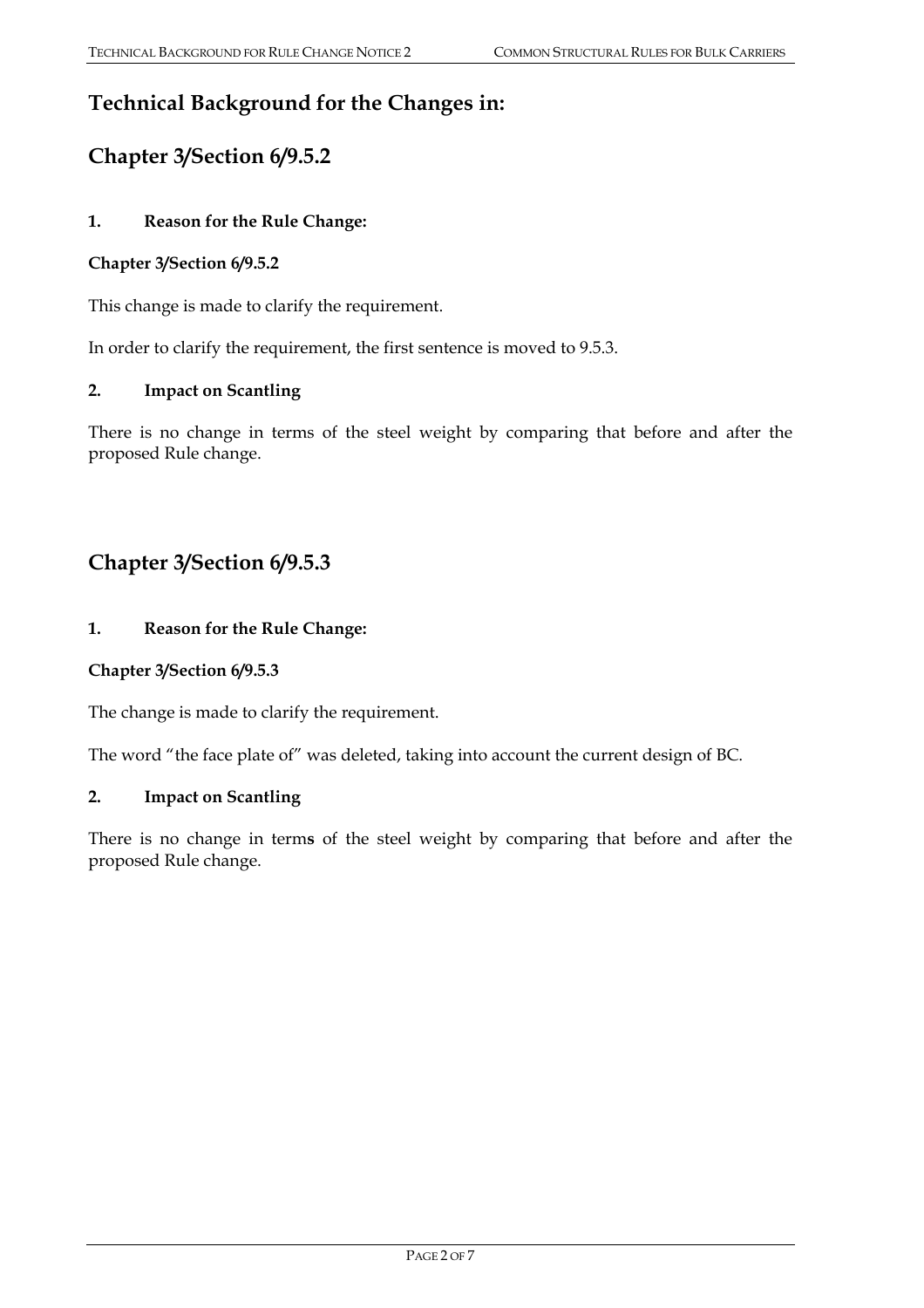# **Chapter 3/Section 6/9.6.3 Corner of hatchways**

#### **1. Reason for the Rule Change:**

#### **Chapter 3/Section 6/9.6.3**

For ships having length *L* of 150 m and above, FEA including buckling check, hull girder ultimate strength check and fatigue check of hatch corners are required by the CSR for bulk carriers.

Therefore, it is considered that the extent of insert plate can be determined based on such evaluation result in lieu of the requirement of this sub-section.

#### **2. Impact on Scantling**

There may be slight change in terms of the steel weight by comparing that before and after the proposed Rule change. In any case, however, there is no influence for on the structural integrity of the ship.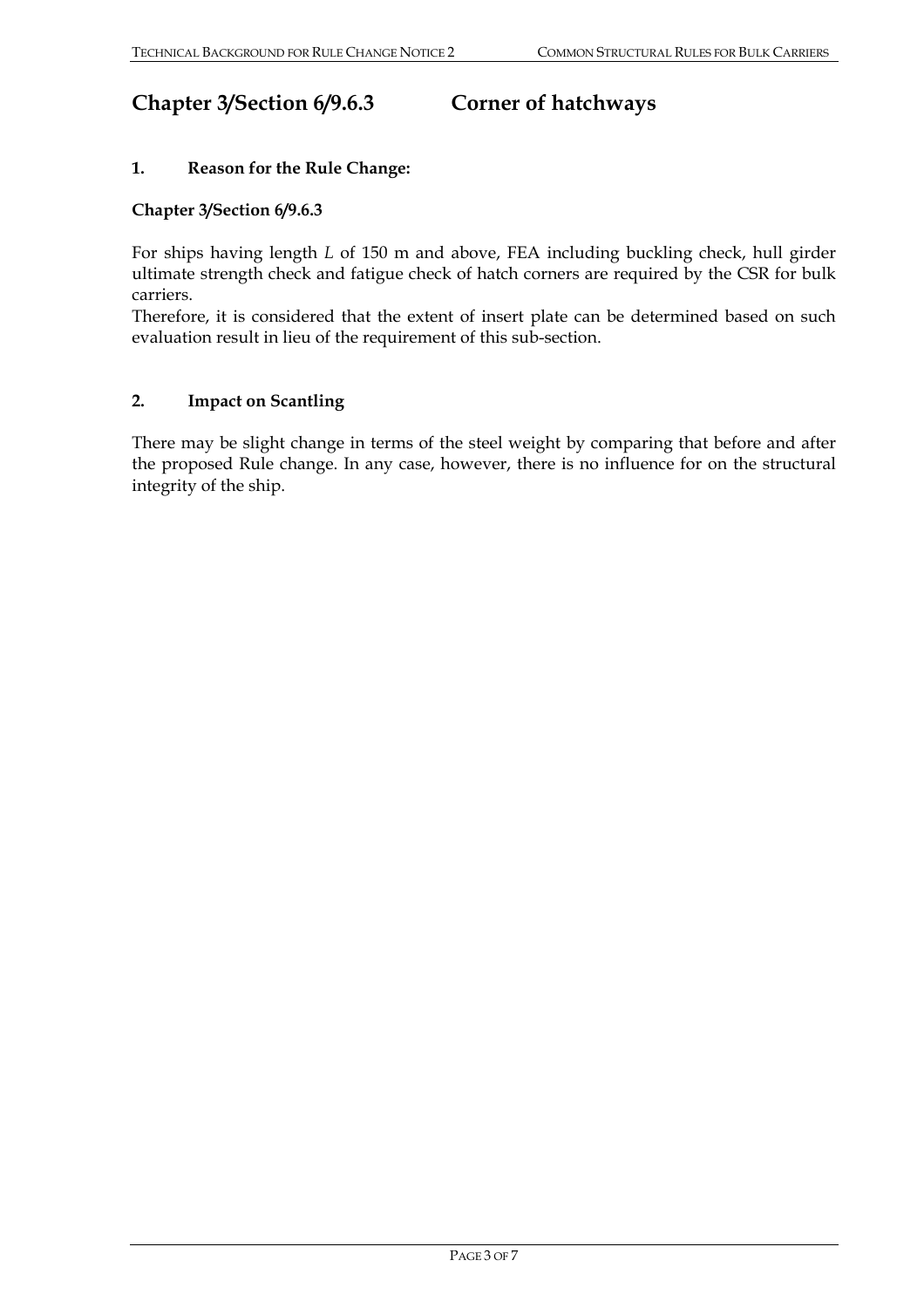# **Chapter 4/Section 3/2.1.2 and 2.1.4**

#### **1. Reason for the Rule Change:**

#### **Chapter 4/Section 3/2.1.2 and 2.1.4**

This rule change is made to be in line with the revision 5 (Jan 2005) of IACS UR S11. The last 2 sentences of [2.1.2] and new paragraph [2.1.4] correspond to the applicable parts of IACS UR S11.2.1.3 and S11.2.1.5 respectively.

#### **2. Impact on Scantling**

The rule change proposal has no impact on scantling as the IACS UR S11 should have been applied by designer. No consequence assessment is considered necessary.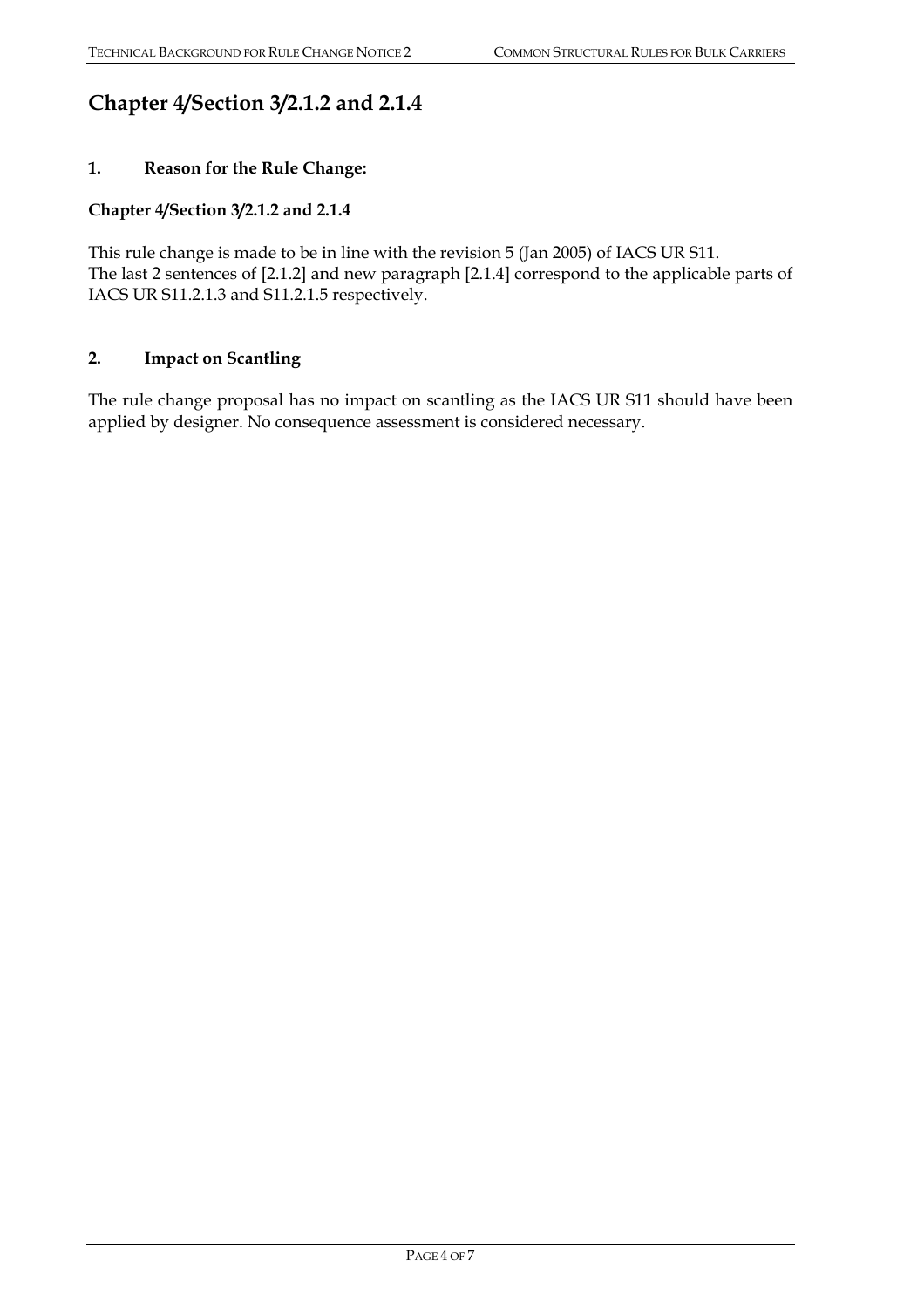### **Chapter 9/Section 2/5.1.3 Hull structures**

#### **1. Reason for the Rule Change:**

#### **Chapter 9/Section 2/5.1.3**

A significant number of questions and comments have been raised with respect to the vertical extension of the internals in way of the rudder horn (e.g., aft peak floors). When the vertical extension is required not to be less than the horn height, defined as the distance from the horn intersection with the shell to the mid-point of the lower horn gudgeon, it is quite different from the current designs and designers have indicated that this is excessive.

The change is made so that the required vertical extension becomes practical and a cross reference to the floor and girder requirements of Ch.10, Sec.1 [9.2.6] and 9.2.7] is provided.

The requirements of Ch.10, Sec.1 [9.2.6] through [9.2.10] include general prescriptive requirements for the strengthening and alignment of floors and girders in way of the rudder horn. These prescriptive requirements have been shown to provide adequate stiffness in the stern construction area in order to support the rudder forces and to prevent unfavourable hull vibration due to the propeller wake, as they are similar to the existing rules which have resulted in sufficient structure. The aft peak structure in the vicinity of the attachment of horn, peak tank plate and closely spaced floors, can fairly distribute rudder force into hull structures. As is the case with any other part of the structure, unless there is some unusual or novel arrangement, further detailed analytical checks are not considered necessary.

The connection of the rudder horn is handled in CSR for Double Hull Oil Tankers 8/5.2.2.3 and are fairly similar to the above mentioned Ch.10 Sec. 1 [9.2.6] through [9.2.10].

#### **2. Impact on Scantling**

There may be slight change in terms of the steel weight by comparing that before and after the proposed Rule change. In any case, however, there is no influence on the structural integrity of the ship.

### **Chapter 9/Section 4/5 & 5.1.1 Application**

Considering the comments from Technical Committee, the editorial correction of the title of Ch 9 Sec 4 [5] and the text of Ch 9 Sec 4 [5.1.1] is made to be in line with IACS UR S 3.

### **Chapter 9/Section 4/5.3.1 Stiffeners**

There is no formula for required shear area for stiffeners of end bulkheads of superstructure and deckhouses. Therefore, the corresponding words are deleted.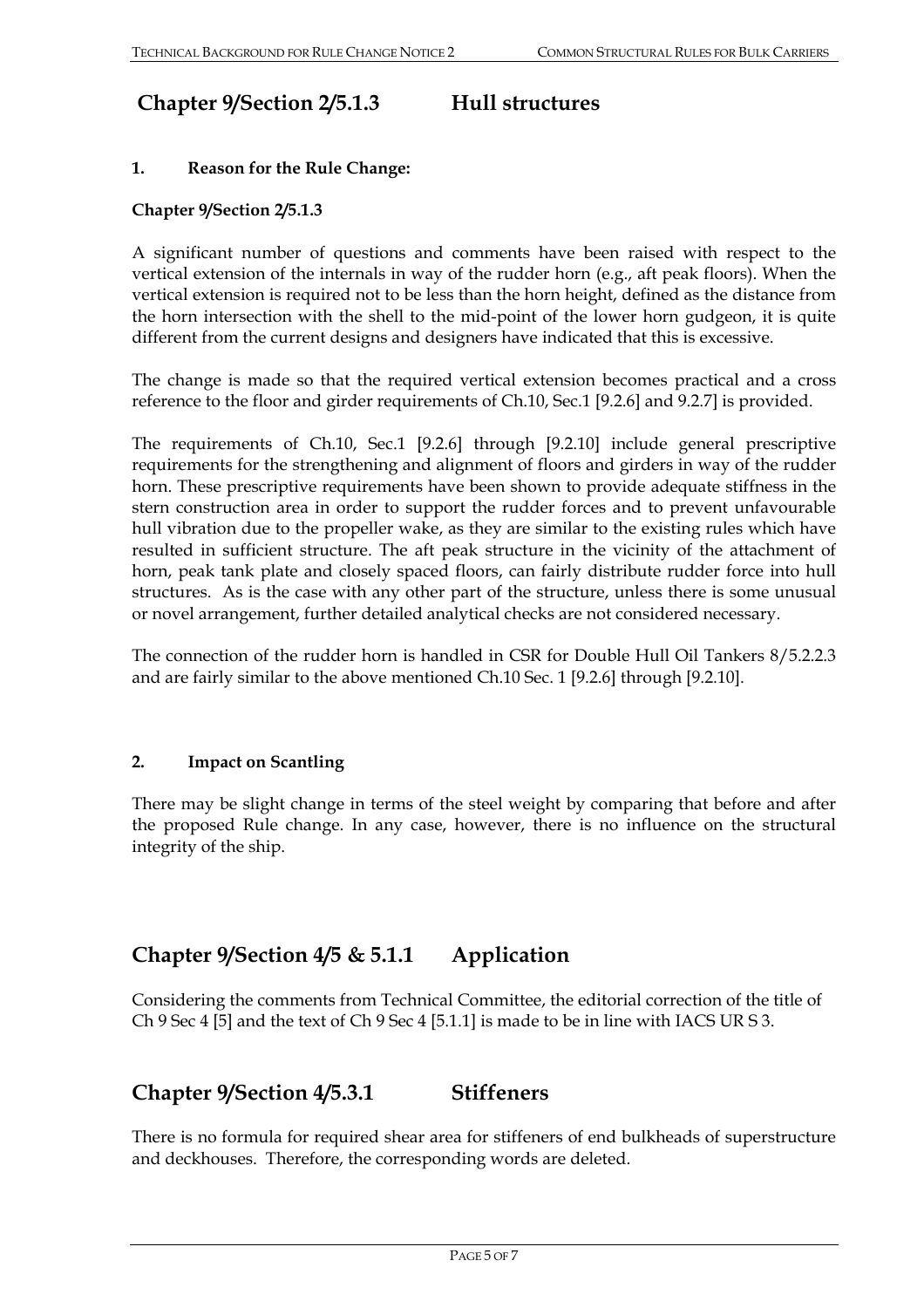There is no formula for required shear area for stiffeners of superstructure end bulkheads and deckhouses wall.

Therefore, the corresponding words are deleted.

### **2. Impact on Scantling**

There is no change in terms of the steel weight by comparing that before and after the proposed Rule change.